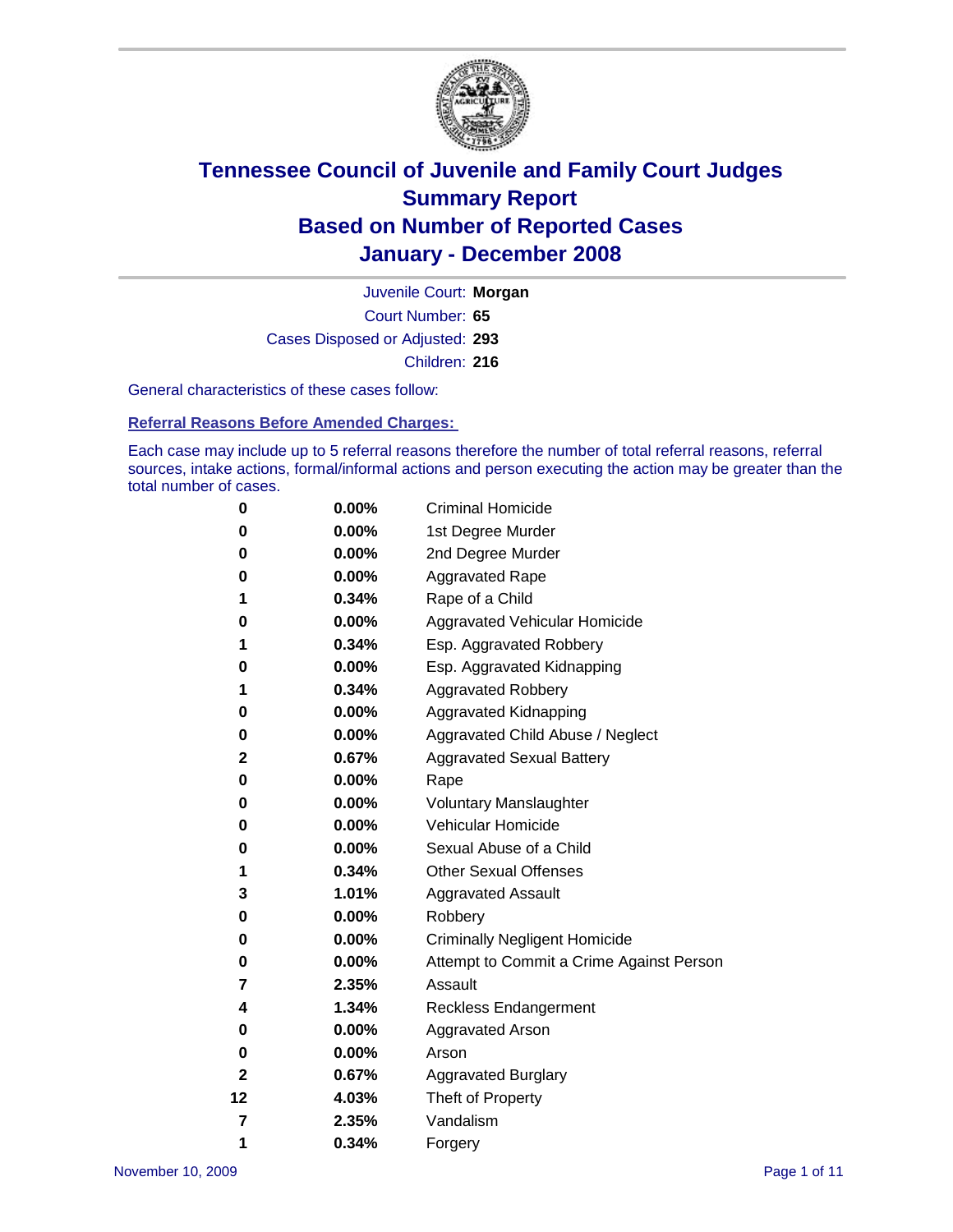

Court Number: **65** Juvenile Court: **Morgan** Cases Disposed or Adjusted: **293** Children: **216**

#### **Referral Reasons Before Amended Charges:**

Each case may include up to 5 referral reasons therefore the number of total referral reasons, referral sources, intake actions, formal/informal actions and person executing the action may be greater than the total number of cases.

| 0  | 0.00%    | <b>Worthless Checks</b>                                     |
|----|----------|-------------------------------------------------------------|
| 0  | 0.00%    | Illegal Possession / Fraudulent Use of Credit / Debit Cards |
| 0  | 0.00%    | <b>Burglary</b>                                             |
| 0  | 0.00%    | Unauthorized Use of a Vehicle                               |
| 0  | 0.00%    | <b>Cruelty to Animals</b>                                   |
| 0  | $0.00\%$ | Sale of Controlled Substances                               |
| 2  | 0.67%    | <b>Other Drug Offenses</b>                                  |
| 7  | 2.35%    | Possession of Controlled Substances                         |
| 0  | 0.00%    | <b>Criminal Attempt</b>                                     |
| 0  | 0.00%    | Carrying Weapons on School Property                         |
| 0  | 0.00%    | Unlawful Carrying / Possession of a Weapon                  |
| 0  | 0.00%    | <b>Evading Arrest</b>                                       |
| 0  | 0.00%    | Escape                                                      |
| 0  | 0.00%    | Driving Under Influence (DUI)                               |
| 0  | 0.00%    | Possession / Consumption of Alcohol                         |
| 0  | 0.00%    | Resisting Stop, Frisk, Halt, Arrest or Search               |
| 0  | 0.00%    | <b>Aggravated Criminal Trespass</b>                         |
| 1  | 0.34%    | Harassment                                                  |
| 0  | 0.00%    | Failure to Appear                                           |
| 2  | 0.67%    | Filing a False Police Report                                |
| 0  | 0.00%    | Criminal Impersonation                                      |
| 1  | 0.34%    | <b>Disorderly Conduct</b>                                   |
| 0  | 0.00%    | <b>Criminal Trespass</b>                                    |
| 4  | 1.34%    | <b>Public Intoxication</b>                                  |
| 0  | 0.00%    | Gambling                                                    |
| 59 | 19.80%   | Traffic                                                     |
| 0  | 0.00%    | <b>Local Ordinances</b>                                     |
| 0  | 0.00%    | Violation of Wildlife Regulations                           |
| 0  | 0.00%    | Contempt of Court                                           |
| 5  | 1.68%    | Violation of Probation                                      |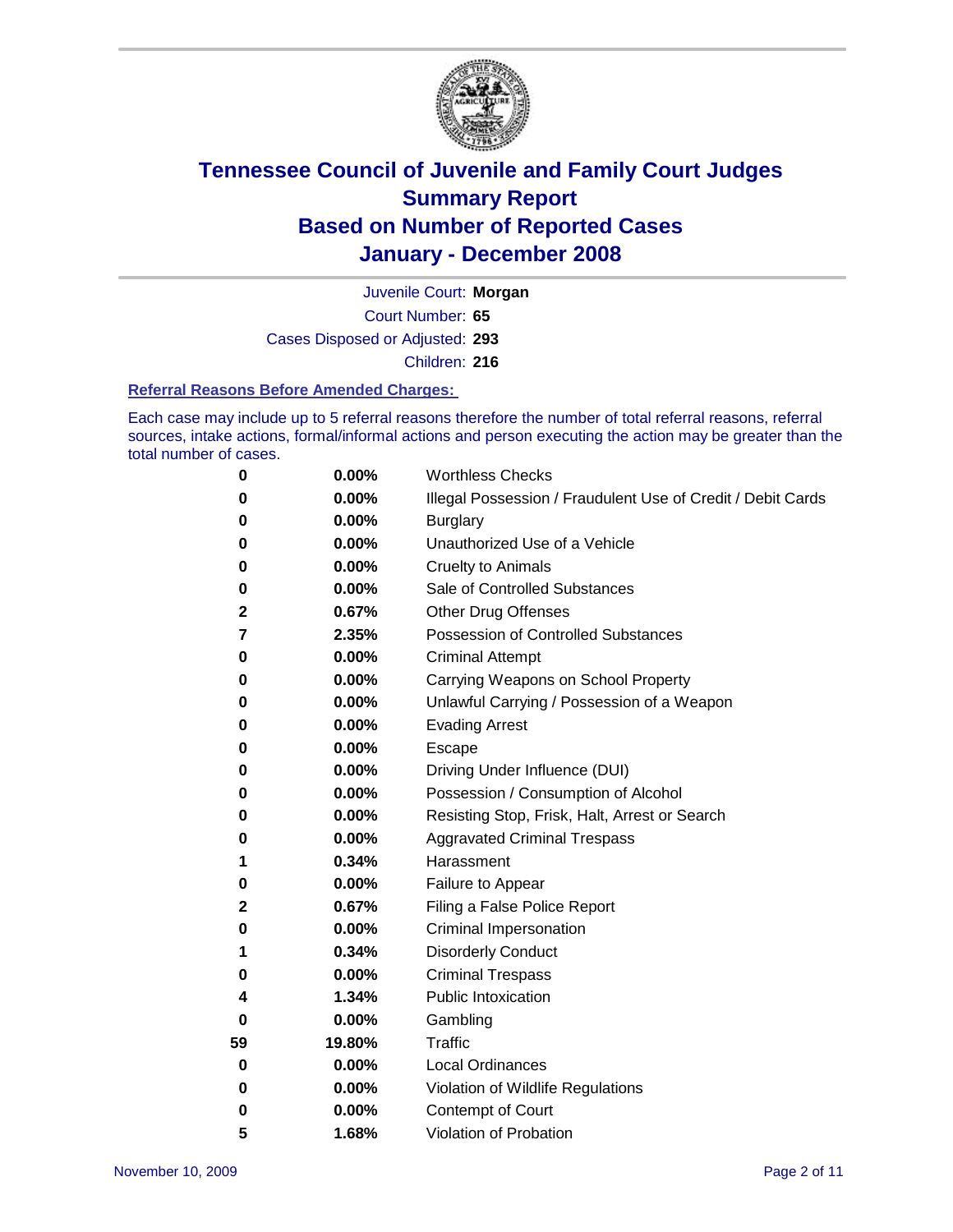

Court Number: **65** Juvenile Court: **Morgan** Cases Disposed or Adjusted: **293** Children: **216**

#### **Referral Reasons Before Amended Charges:**

Each case may include up to 5 referral reasons therefore the number of total referral reasons, referral sources, intake actions, formal/informal actions and person executing the action may be greater than the total number of cases.

| 298          | 100.00%  | <b>Total Referrals</b>                 |
|--------------|----------|----------------------------------------|
| $\mathbf{2}$ | 0.67%    | Other                                  |
| 0            | 0.00%    | <b>Consent to Marry</b>                |
| 0            | 0.00%    | <b>Request for Medical Treatment</b>   |
| 0            | 0.00%    | <b>Child Support</b>                   |
| $\mathbf 2$  | 0.67%    | Paternity / Legitimation               |
| 8            | 2.68%    | Visitation                             |
| 81           | 27.18%   | Custody                                |
| 15           | 5.03%    | <b>Foster Care Review</b>              |
| 1            | 0.34%    | <b>Administrative Review</b>           |
| 5            | 1.68%    | <b>Judicial Review</b>                 |
| 0            | 0.00%    | Violation of Informal Adjustment       |
| 0            | 0.00%    | <b>Violation of Pretrial Diversion</b> |
| 4            | 1.34%    | <b>Termination of Parental Rights</b>  |
| 7            | 2.35%    | Dependency / Neglect                   |
| 0            | 0.00%    | <b>Physically Abused Child</b>         |
| $\mathbf{2}$ | 0.67%    | <b>Sexually Abused Child</b>           |
| 0            | 0.00%    | <b>Violation of Curfew</b>             |
| 0            | 0.00%    | Violation of a Valid Court Order       |
| 13           | 4.36%    | Possession of Tobacco Products         |
| 0            | $0.00\%$ | Out-of-State Runaway                   |
| $\bf{0}$     | 0.00%    | In-State Runaway                       |
| 29           | 9.73%    | Truancy                                |
| 6            | 2.01%    | <b>Unruly Behavior</b>                 |
| 0            | 0.00%    | Violation of Aftercare                 |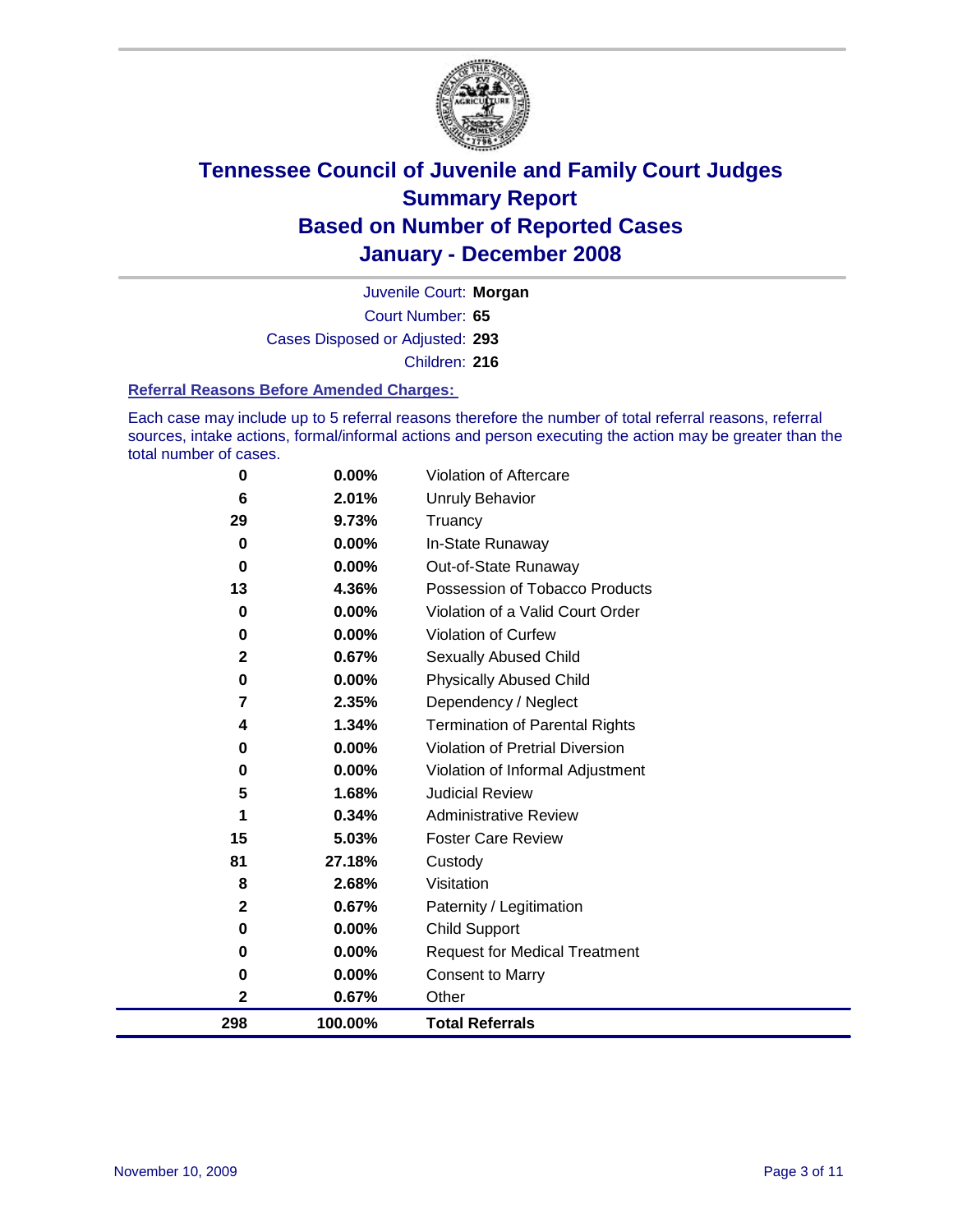

|                            |                                 | Juvenile Court: Morgan            |  |
|----------------------------|---------------------------------|-----------------------------------|--|
|                            |                                 | Court Number: 65                  |  |
|                            | Cases Disposed or Adjusted: 293 |                                   |  |
|                            |                                 | Children: 216                     |  |
| <b>Referral Sources: 1</b> |                                 |                                   |  |
| 124                        | 41.61%                          | Law Enforcement                   |  |
| 14                         | 4.70%                           | Parents                           |  |
| 46                         | 15.44%                          | <b>Relatives</b>                  |  |
| 0                          | $0.00\%$                        | Self                              |  |
| 38                         | 12.75%                          | School                            |  |
| 0                          | $0.00\%$                        | <b>CSA</b>                        |  |
| 67                         | 22.48%                          | <b>DCS</b>                        |  |
| 1                          | 0.34%                           | <b>Other State Department</b>     |  |
| 0                          | $0.00\%$                        | <b>District Attorney's Office</b> |  |
| 4                          | 1.34%                           | <b>Court Staff</b>                |  |
| А                          | <u>ດ ລ 40/</u>                  | 0                                 |  |

| 298 | 100.00%  | <b>Total Referral Sources</b> |  |
|-----|----------|-------------------------------|--|
| 0   | 0.00%    | Other                         |  |
| 0   | $0.00\%$ | Unknown                       |  |
| 0   | 0.00%    | Hospital                      |  |
| 0   | $0.00\%$ | Child & Parent                |  |
| 1   | 0.34%    | Victim                        |  |
| 2   | 0.67%    | <b>Other Court</b>            |  |
|     | 0.34%    | Social Agency                 |  |
|     |          |                               |  |

### **Age of Child at Referral: 2**

|    | 100.00% | <b>Total Child Count</b> |
|----|---------|--------------------------|
| 0  | 0.00%   | <b>Unknown</b>           |
| 0  | 0.00%   | Ages 19 and Over         |
| 67 | 31.02%  | Ages 17 through 18       |
| 68 | 31.48%  | Ages 15 through 16       |
| 12 | 5.56%   | Ages 13 through 14       |
| 7  | 3.24%   | Ages 11 through 12       |
| 62 | 28.70%  | Ages 10 and Under        |
|    | 216     |                          |

<sup>1</sup> If different than number of Referral Reasons (298), verify accuracy of your court's data.

<sup>2</sup> One child could be counted in multiple categories, verify accuracy of your court's data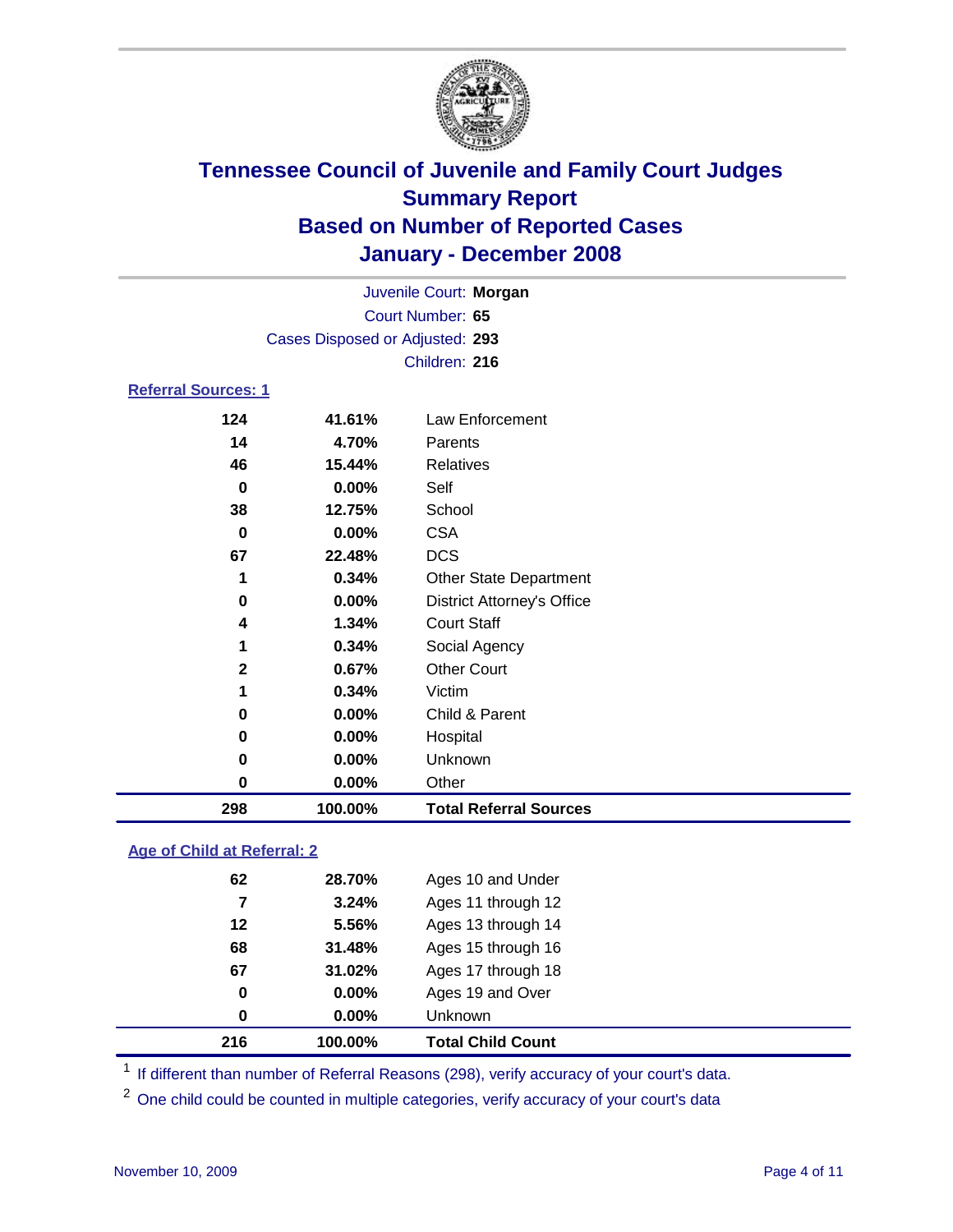

| Juvenile Court: Morgan                  |                                 |                          |  |  |  |
|-----------------------------------------|---------------------------------|--------------------------|--|--|--|
| Court Number: 65                        |                                 |                          |  |  |  |
|                                         | Cases Disposed or Adjusted: 293 |                          |  |  |  |
|                                         |                                 | Children: 216            |  |  |  |
| Sex of Child: 1                         |                                 |                          |  |  |  |
| 128                                     | 59.26%                          | Male                     |  |  |  |
| 88                                      | 40.74%                          | Female                   |  |  |  |
| $\bf{0}$                                | 0.00%                           | Unknown                  |  |  |  |
| 216                                     | 100.00%                         | <b>Total Child Count</b> |  |  |  |
| Race of Child: 1                        |                                 |                          |  |  |  |
| 207                                     | 95.83%                          | White                    |  |  |  |
| $\bf{0}$                                | 0.00%                           | African American         |  |  |  |
| 0                                       | 0.00%                           | Native American          |  |  |  |
| 0                                       | 0.00%                           | Asian                    |  |  |  |
| $\overline{7}$                          | 3.24%                           | Mixed                    |  |  |  |
| $\overline{\mathbf{2}}$                 | 0.93%                           | Unknown                  |  |  |  |
| 216                                     | 100.00%                         | <b>Total Child Count</b> |  |  |  |
| <b>Hispanic Origin: 1</b>               |                                 |                          |  |  |  |
| 4                                       | 1.85%                           | Yes                      |  |  |  |
| 209                                     | 96.76%                          | <b>No</b>                |  |  |  |
| 3                                       | 1.39%                           | Unknown                  |  |  |  |
| 216                                     | 100.00%                         | <b>Total Child Count</b> |  |  |  |
| <b>School Enrollment of Children: 1</b> |                                 |                          |  |  |  |
| 160                                     | 74.07%                          | Yes                      |  |  |  |
| 53                                      | 24.54%                          | No                       |  |  |  |
| 3                                       | 1.39%                           | Unknown                  |  |  |  |
| 216                                     | 100.00%                         | <b>Total Child Count</b> |  |  |  |

One child could be counted in multiple categories, verify accuracy of your court's data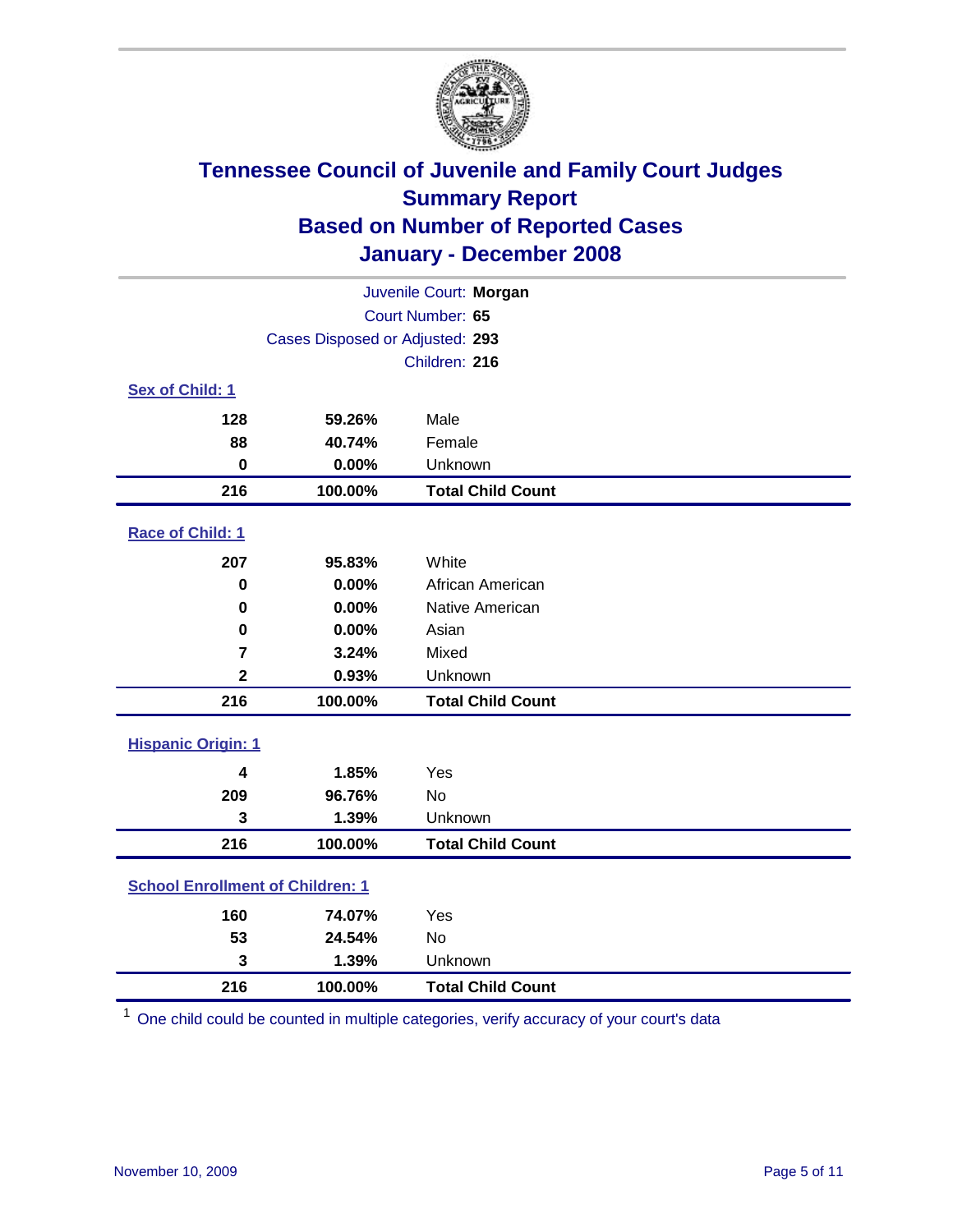

Court Number: **65** Juvenile Court: **Morgan** Cases Disposed or Adjusted: **293** Children: **216**

### **Living Arrangement of Child at Time of Referral: 1**

| 216 | 100.00%  | <b>Total Child Count</b>     |
|-----|----------|------------------------------|
| 0   | 0.00%    | Other                        |
| 0   | 0.00%    | Unknown                      |
| 0   | $0.00\%$ | Independent                  |
| 1   | 0.46%    | In an Institution            |
| 2   | 0.93%    | In a Residential Center      |
| 4   | 1.85%    | In a Group Home              |
| 13  | 6.02%    | With Foster Family           |
| 0   | 0.00%    | With Adoptive Parents        |
| 49  | 22.69%   | <b>With Relatives</b>        |
| 12  | 5.56%    | With Father                  |
| 65  | 30.09%   | With Mother                  |
| 8   | 3.70%    | With Mother and Stepfather   |
| 1   | 0.46%    | With Father and Stepmother   |
| 61  | 28.24%   | With Both Biological Parents |
|     |          |                              |

#### **Type of Detention: 2**

| 293 | 100.00%       | <b>Total Detention Count</b> |
|-----|---------------|------------------------------|
| 1   | 0.34%         | Other                        |
| 279 | 95.22%        | Does Not Apply               |
|     | 0<br>$0.00\%$ | <b>Unknown</b>               |
|     | 3<br>1.02%    | <b>Psychiatric Hospital</b>  |
|     | 0.00%<br>0    | Jail - No Separation         |
|     | 0<br>$0.00\%$ | Jail - Partial Separation    |
|     | 1<br>0.34%    | Jail - Complete Separation   |
|     | 9<br>3.07%    | Juvenile Detention Facility  |
|     | 0<br>$0.00\%$ | Non-Secure Placement         |
|     |               |                              |

<sup>1</sup> One child could be counted in multiple categories, verify accuracy of your court's data

<sup>2</sup> If different than number of Cases (293) verify accuracy of your court's data.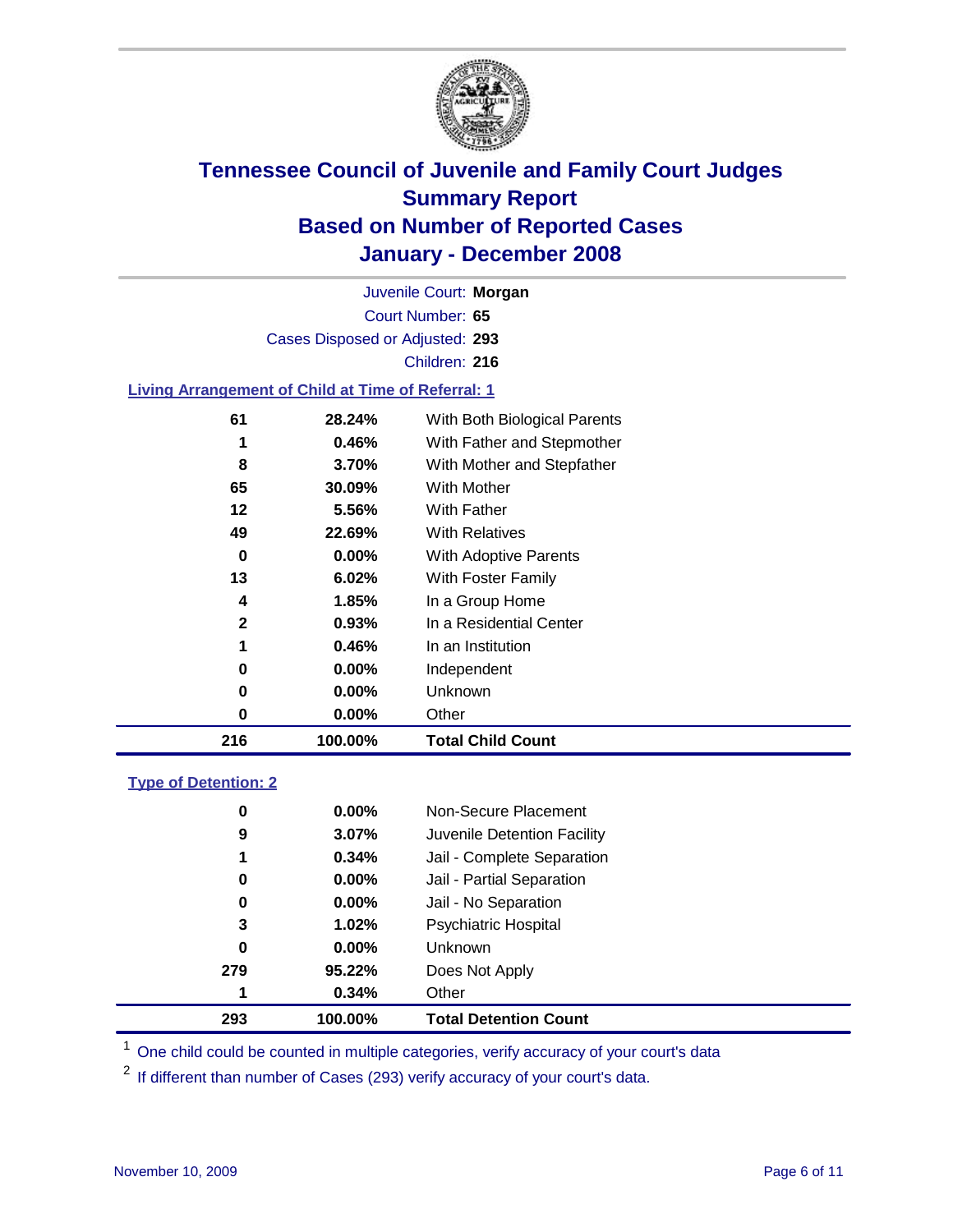

|                                                    | Juvenile Court: Morgan          |                                      |  |  |  |
|----------------------------------------------------|---------------------------------|--------------------------------------|--|--|--|
| Court Number: 65                                   |                                 |                                      |  |  |  |
|                                                    | Cases Disposed or Adjusted: 293 |                                      |  |  |  |
|                                                    |                                 | Children: 216                        |  |  |  |
| <b>Placement After Secure Detention Hearing: 1</b> |                                 |                                      |  |  |  |
| 11                                                 | 3.75%                           | Returned to Prior Living Arrangement |  |  |  |
| $\bf{0}$                                           | 0.00%                           | Juvenile Detention Facility          |  |  |  |
| $\bf{0}$                                           | 0.00%                           | Jail                                 |  |  |  |
| 1                                                  | 0.34%                           | Shelter / Group Home                 |  |  |  |
| $\mathbf{2}$                                       | 0.68%                           | <b>Foster Family Home</b>            |  |  |  |
| $\bf{0}$                                           | 0.00%                           | Psychiatric Hospital                 |  |  |  |
| 0                                                  | 0.00%                           | Unknown                              |  |  |  |
| 279                                                | 95.22%                          | Does Not Apply                       |  |  |  |
| 0                                                  | $0.00\%$                        | Other                                |  |  |  |
| 293                                                | 100.00%                         | <b>Total Placement Count</b>         |  |  |  |
| <b>Intake Actions: 2</b>                           |                                 |                                      |  |  |  |
|                                                    |                                 |                                      |  |  |  |
| 189                                                | 63.42%                          | <b>Petition Filed</b>                |  |  |  |
| 6                                                  | 2.01%                           | <b>Motion Filed</b>                  |  |  |  |
| 67                                                 | 22.48%                          | <b>Citation Processed</b>            |  |  |  |
| 0                                                  | 0.00%                           | Notification of Paternity Processed  |  |  |  |
| 16                                                 | 5.37%                           | Scheduling of Judicial Review        |  |  |  |
| 1                                                  | 0.34%                           | Scheduling of Administrative Review  |  |  |  |
| 19                                                 | 6.38%                           | Scheduling of Foster Care Review     |  |  |  |
| $\bf{0}$                                           | 0.00%                           | Unknown                              |  |  |  |
| 0                                                  | 0.00%                           | Does Not Apply                       |  |  |  |
| $\bf{0}$                                           | 0.00%                           | Other                                |  |  |  |
| 298                                                | 100.00%                         | <b>Total Intake Count</b>            |  |  |  |

<sup>1</sup> If different than number of Cases (293) verify accuracy of your court's data.

<sup>2</sup> If different than number of Referral Reasons (298), verify accuracy of your court's data.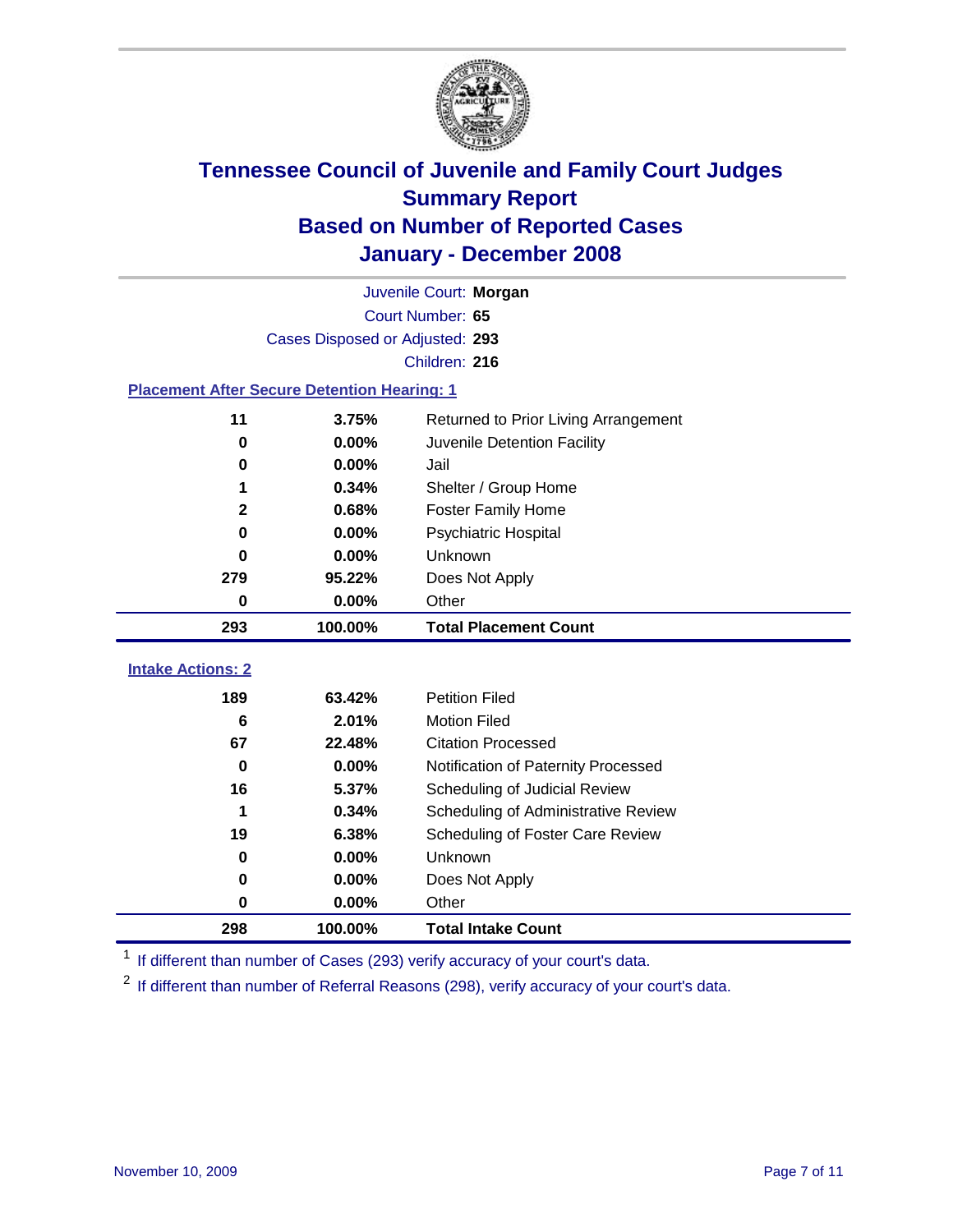

Court Number: **65** Juvenile Court: **Morgan** Cases Disposed or Adjusted: **293** Children: **216**

### **Last Grade Completed by Child: 1**

| 216         | 100.00% | <b>Total Child Count</b> |
|-------------|---------|--------------------------|
| $\mathbf 0$ | 0.00%   | Other                    |
| 8           | 3.70%   | Unknown                  |
| 47          | 21.76%  | Never Attended School    |
| 3           | 1.39%   | Graduated                |
| 5           | 2.31%   | <b>GED</b>               |
| 1           | 0.46%   | Non-Graded Special Ed    |
| $\mathbf 2$ | 0.93%   | 12th Grade               |
| 52          | 24.07%  | 11th Grade               |
| 36          | 16.67%  | 10th Grade               |
| 20          | 9.26%   | 9th Grade                |
| 18          | 8.33%   | 8th Grade                |
| 8           | 3.70%   | 7th Grade                |
| 0           | 0.00%   | 6th Grade                |
| 3           | 1.39%   | 5th Grade                |
| 3           | 1.39%   | 4th Grade                |
| $\mathbf 2$ | 0.93%   | 3rd Grade                |
| 3           | 1.39%   | 2nd Grade                |
| 5           | 2.31%   | 1st Grade                |
| 0           | 0.00%   | Kindergarten             |
| $\bf{0}$    | 0.00%   | Preschool                |
| $\bf{0}$    | 0.00%   | Too Young for School     |

### **Enrolled in Special Education: 1**

| 216 | 100.00%  | <b>Total Child Count</b> |  |
|-----|----------|--------------------------|--|
| 0   | $0.00\%$ | <b>Unknown</b>           |  |
| 213 | 98.61%   | No.                      |  |
| 3   | 1.39%    | Yes                      |  |
|     |          |                          |  |

<sup>1</sup> One child could be counted in multiple categories, verify accuracy of your court's data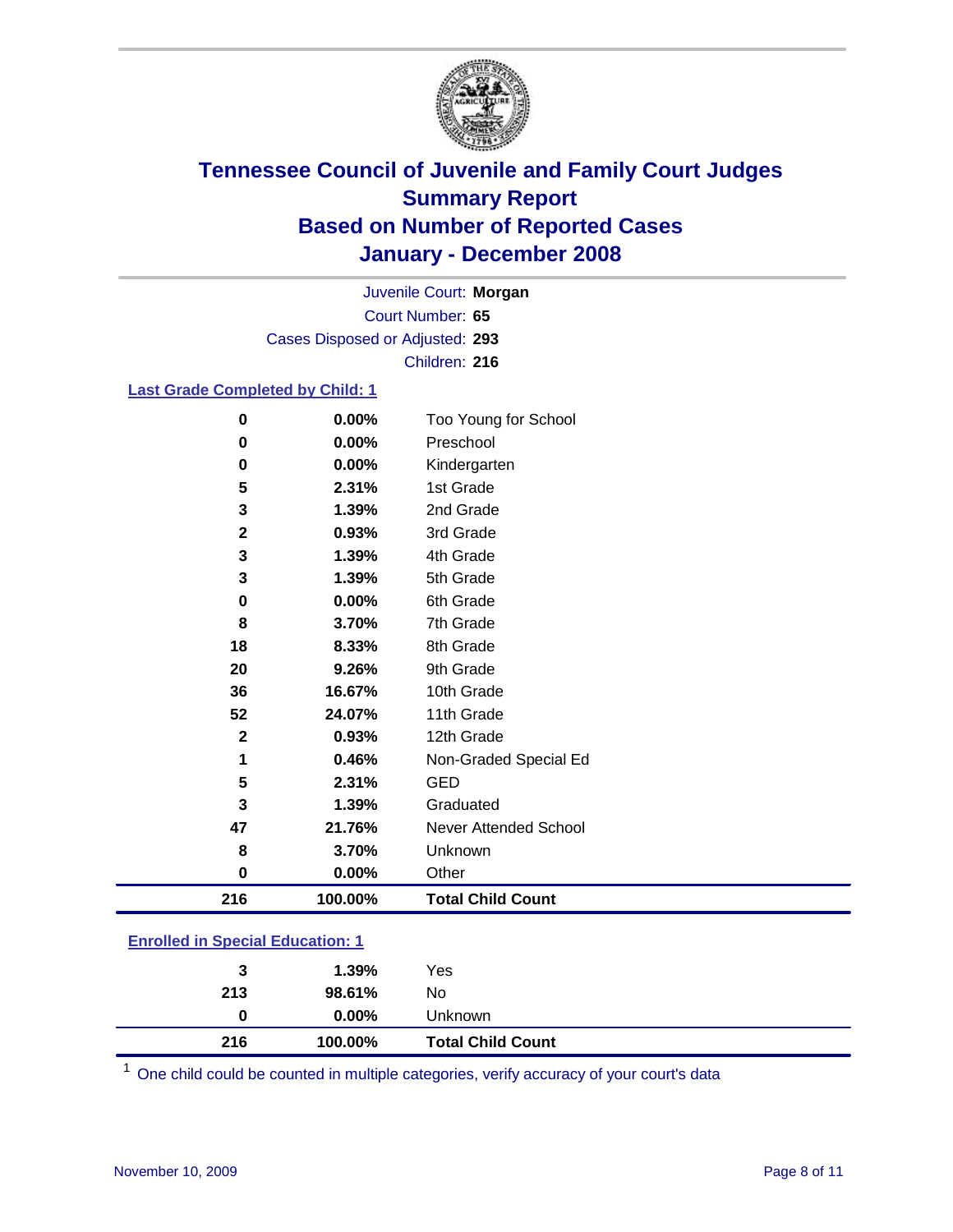

|                              |                                 | Juvenile Court: Morgan    |  |  |
|------------------------------|---------------------------------|---------------------------|--|--|
|                              |                                 | Court Number: 65          |  |  |
|                              | Cases Disposed or Adjusted: 293 |                           |  |  |
|                              |                                 | Children: 216             |  |  |
| <b>Action Executed By: 1</b> |                                 |                           |  |  |
| 255                          | 85.57%                          | Judge                     |  |  |
| 0                            | $0.00\%$                        | Referee                   |  |  |
| 43                           | 14.43%                          | <b>YSO</b>                |  |  |
| 0                            | $0.00\%$                        | Other                     |  |  |
| 0                            | $0.00\%$                        | Unknown                   |  |  |
| 298                          | 100.00%                         | <b>Total Action Count</b> |  |  |

### **Formal / Informal Actions: 1**

| 29           | 9.73%    | Dismissed                                        |
|--------------|----------|--------------------------------------------------|
| 0            | $0.00\%$ | Retired / Nolle Prosequi                         |
| 0            | $0.00\%$ | <b>Complaint Substantiated Delinquent</b>        |
| 0            | 0.00%    | <b>Complaint Substantiated Status Offender</b>   |
| 1            | 0.34%    | <b>Complaint Substantiated Dependent/Neglect</b> |
| 0            | 0.00%    | <b>Complaint Substantiated Abused</b>            |
| 0            | $0.00\%$ | <b>Complaint Substantiated Mentally III</b>      |
| 4            | 1.34%    | Informal Adjustment                              |
| $\mathbf{2}$ | 0.67%    | <b>Pretrial Diversion</b>                        |
| 0            | $0.00\%$ | <b>Transfer to Adult Court Hearing</b>           |
|              | 0.34%    | Charges Cleared by Transfer to Adult Court       |
| 210          | 70.47%   | <b>Special Proceeding</b>                        |
| 11           | 3.69%    | <b>Review Concluded</b>                          |
| 39           | 13.09%   | Case Held Open                                   |
| 1            | 0.34%    | Other                                            |
| 0            | $0.00\%$ | Unknown                                          |
| 298          | 100.00%  | <b>Total Action Count</b>                        |

<sup>1</sup> If different than number of Referral Reasons (298), verify accuracy of your court's data.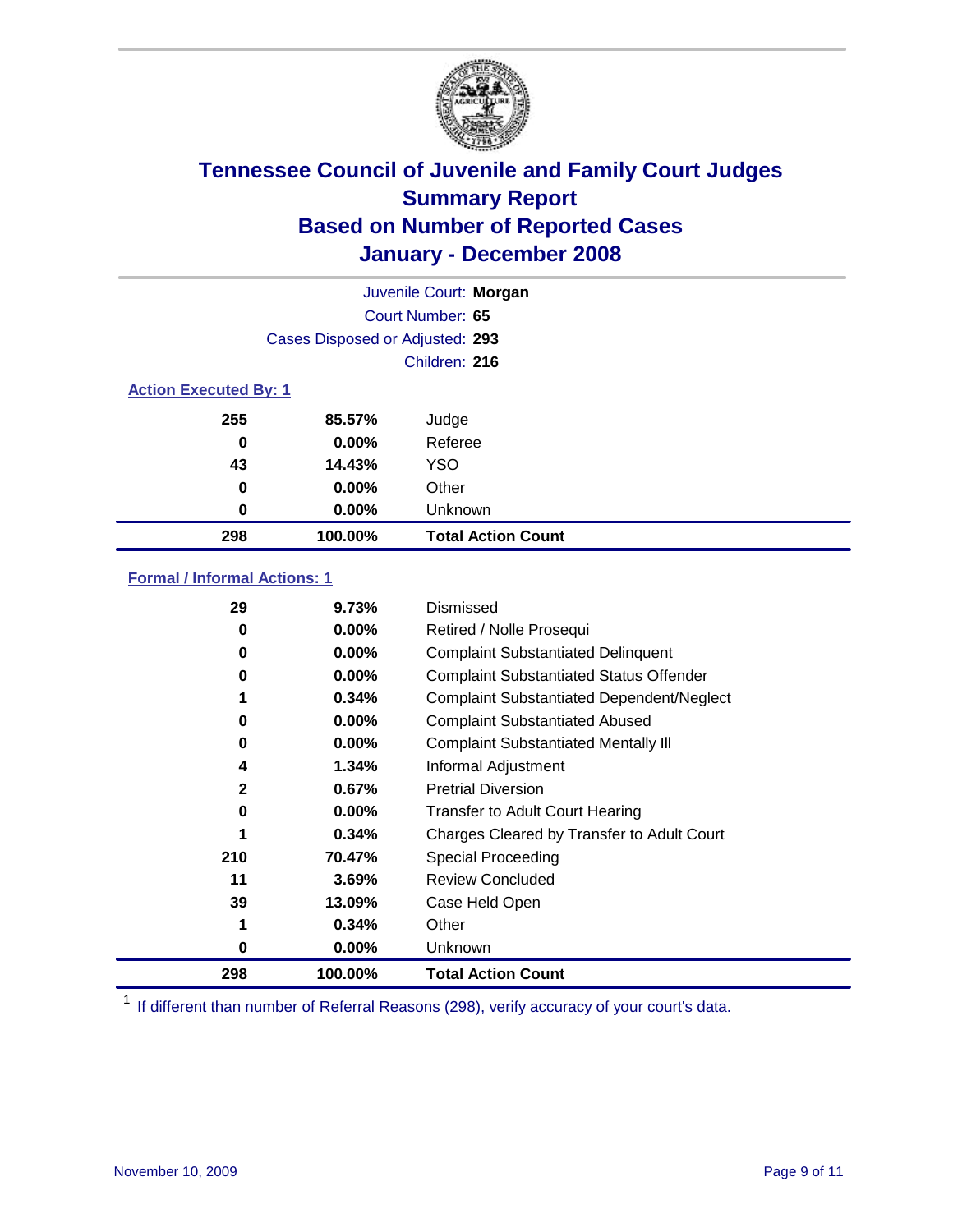

|                       |                                 | Juvenile Court: Morgan                                |
|-----------------------|---------------------------------|-------------------------------------------------------|
|                       |                                 | Court Number: 65                                      |
|                       | Cases Disposed or Adjusted: 293 |                                                       |
|                       |                                 | Children: 216                                         |
| <b>Case Outcomes:</b> |                                 | There can be multiple outcomes for one child or case. |
| 21                    | 3.93%                           | <b>Case Dismissed</b>                                 |
| 0                     | 0.00%                           | Case Retired or Nolle Prosequi                        |
| 65                    | 12.15%                          | Warned / Counseled                                    |
| 65                    | 12.15%                          | Held Open For Review                                  |
| 32                    | 5.98%                           | Supervision / Probation to Juvenile Court             |
| 0                     | 0.00%                           | <b>Probation to Parents</b>                           |
| 1                     | 0.19%                           | Referral to Another Entity for Supervision / Service  |
| 3                     | 0.56%                           | Referred for Mental Health Counseling                 |
| 7                     | 1.31%                           | Referred for Alcohol and Drug Counseling              |
| 0                     | 0.00%                           | <b>Referred to Alternative School</b>                 |
| 0                     | 0.00%                           | Referred to Private Child Agency                      |
| 58                    | 10.84%                          | Referred to Defensive Driving School                  |
| 0                     | 0.00%                           | Referred to Alcohol Safety School                     |
| 8                     | 1.50%                           | Referred to Juvenile Court Education-Based Program    |
| 0                     | 0.00%                           | Driver's License Held Informally                      |
| 0                     | 0.00%                           | <b>Voluntary Placement with DMHMR</b>                 |
| 1                     | 0.19%                           | <b>Private Mental Health Placement</b>                |
| 0                     | 0.00%                           | <b>Private MR Placement</b>                           |
| 2                     | 0.37%                           | Placement with City/County Agency/Facility            |
| 2                     | 0.37%                           | Placement with Relative / Other Individual            |
| 16                    | 2.99%                           | Fine                                                  |
| 25                    | 4.67%                           | <b>Public Service</b>                                 |
| 5                     | 0.93%                           | Restitution                                           |
| 1                     | 0.19%                           | <b>Runaway Returned</b>                               |
| 2                     | 0.37%                           | No Contact Order                                      |
| 0                     | 0.00%                           | Injunction Other than No Contact Order                |
| 0                     | 0.00%                           | <b>House Arrest</b>                                   |
| 0                     | 0.00%                           | <b>Court Defined Curfew</b>                           |
| 0                     | 0.00%                           | Dismissed from Informal Adjustment                    |
| 0                     | 0.00%                           | <b>Dismissed from Pretrial Diversion</b>              |
| 1                     | 0.19%                           | Released from Probation                               |
| 0                     | 0.00%                           | <b>Transferred to Adult Court</b>                     |
| 0                     | $0.00\%$                        | <b>DMHMR Involuntary Commitment</b>                   |